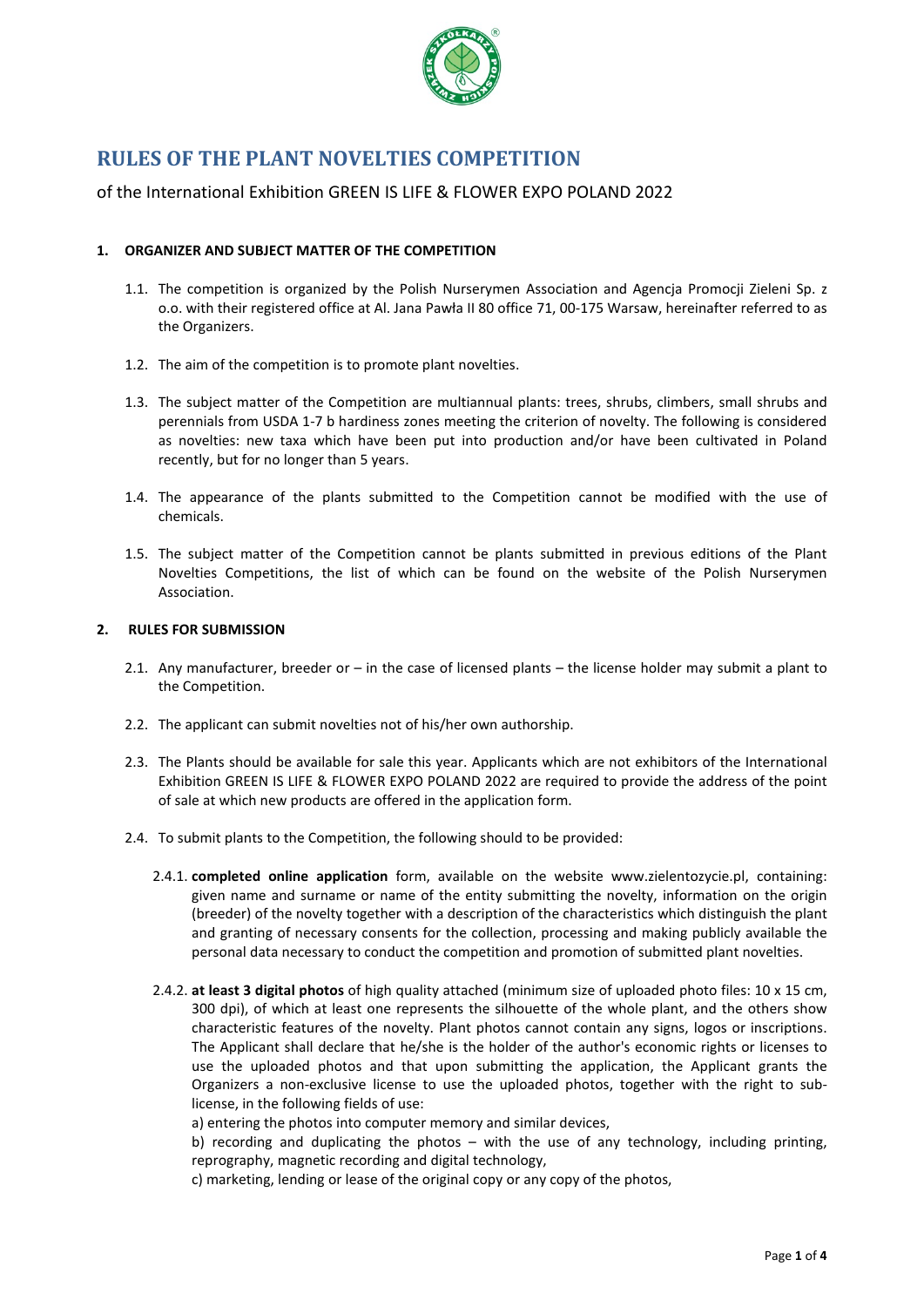

d) placing photos in book publications, catalogues, newspapers, magazines, promotional materials such as leaflets, brochures, posters etc., regardless of whether they have a traditional (printed) or electronic form,

e) placing photos on the Internet, in particular by placing them in catalogues and databases published on the Organizers' websites and in electronic editions of the publications referred to in subsection 2.4.2. d) placed on the websites.

The Applicant shall grant permission for the Organizers to perform derivative works on the basis of the photo, authorize the Organizers to grant permission to perform derivative works by third parties, and authorize the Organizers to use and dispose of the photo compilations. The Applicant shall dispense the Organizers from the obligation to mark the photo with the author's surname or nickname. The Applicant shall agree to introduce such changes and modifications to the photos which will be necessary to use them in the fields of use specified in this section. The permits and license referred to in this section are granted without territorial and time limitations and without the right to revoke them and terminate the granted license. The Applicant shall bear full responsibility to the Organizers for any third party claims arising from the fact that the Organizers use the photos provided by the Applicant.

#### 2.4.3. **proof of the registration fee payment** referred to in Section 5.

- 2.5. Activities related to submitting plants to the competition described in point 2.4 should be carried out **by 4 July 2020 by 23:59**.
- 2.6. Submissions sent after the deadline, incomplete or not meeting the criteria listed in subsection 2.4 shall not be qualified for the Competition.
- 2.7. In the even that the same novelty was requested to admission by more than one requesting person, the priority have the persons requesting in the following order:
	- Exhibitor of the International Exhibition GREEN IS LIFE & FLOWER EXPO POLAND 2022
	- Breeder of the cultivar or holder of rights to the variety
	- Holder of license to the variety
	- Holder of the sublicense to the variety
	- The requesting person who declared bigger production of plants in the season
	- The requesting person, whose application form was received by the Organizer as first

#### **3. VERIFICATION OF SUBMISSIONS, ASSESSMENT AND AWARDS**

- 3.1. The list of submitted plants shall be subject to substantive verification for compliance with the rules by a commission appointed by the management board of the Polish Nurserymen Association. The Commission shall draw up a list of plants qualified for the Competition and publish it on the websites of the Polish Nurserymen Association and the International Exhibition GREEN IS LIFE & FLOWER EXPO POLAND 2022.
- 3.2. Plants submitted to the Competition are assessed by a jury composed of people invited by the management board of the Polish Nurserymen Association, including:
	- a foreign and/or national expert in the field of plant variety studies;
	- a representative of the Polish Dendrological Society (Polskie Towarzystwo Dendrologiczne);
	- a representative of industry horticultural media:
	- a representative of industry associations invited by the management board;
	- a representative of botanic gardens;
	- a representative of the management board of Polish Nurserymen Association, which does not participate in the Competition, and who is the chairman of the jury.
- 3.3. The jury members shall assess the plants individually on the basis of the published list of plants qualified for the Competition, their photos and descriptions, including, among other things: innovation of the submitted varieties, distinguishing features of novelties, decorative and utility values. The jury shall assess the submitted novelties by 31 August 2022 at the latest. Due to the COVID-19 pandemic, the jury may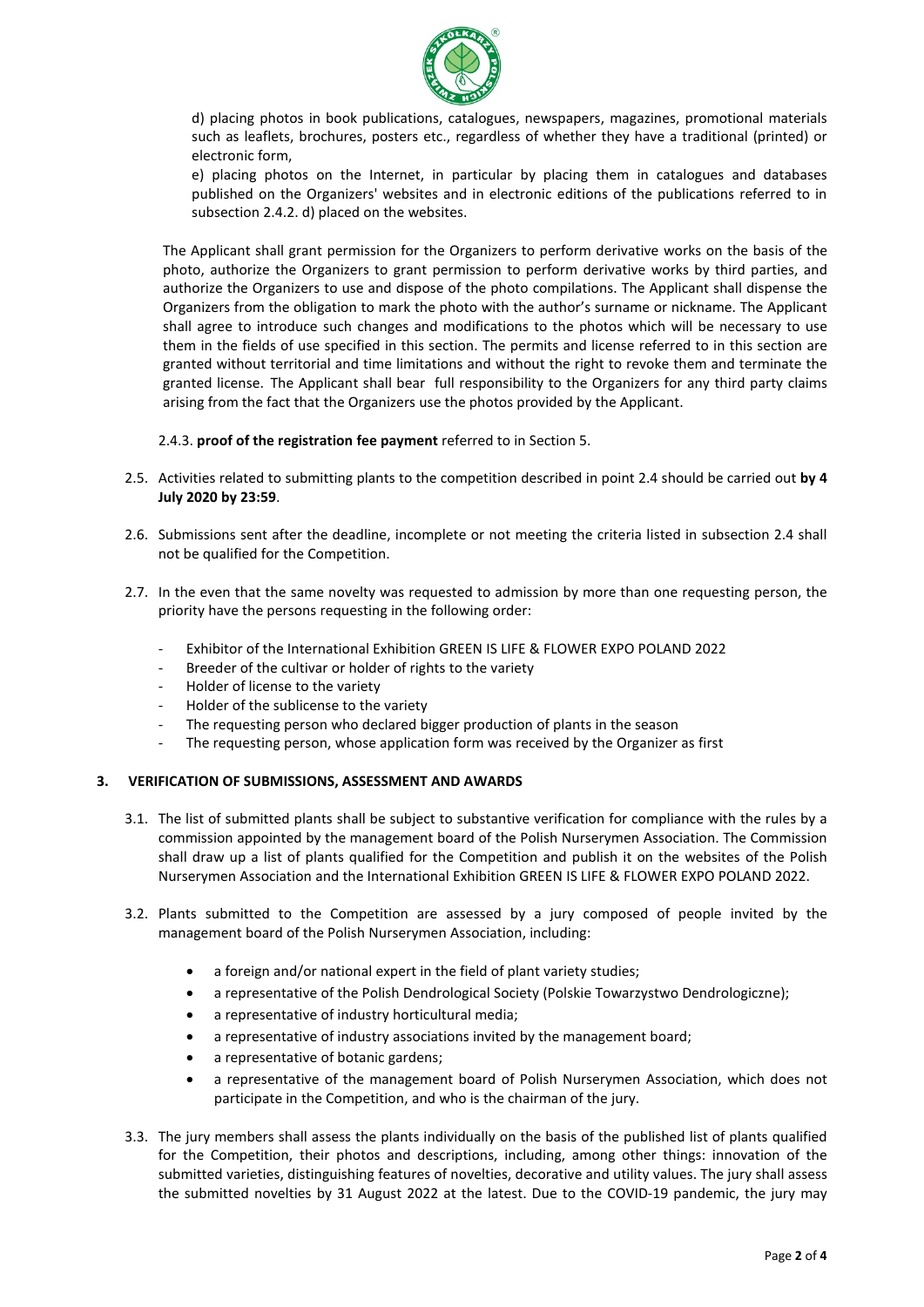

decide on the results by means of remote communication (anonymous electronic questionnaire, e-mail, telephone or video conference). A report on the work and decisions of the jury shall be made.

- 3.4. The jury may award the following medals: gold one, silver one, bronze one, as well as distinctions.
- 3.5. The jury's decision is final, irrevocable and shall be not subject to any and all legal consequences.
- 3.6. The results of the Competition will be made public on 1 September 2022 during opening ceremony of the exhibition and via the websites of the Polish Nurserymen Association and the International Exhibition GREEN IS LIFE & FLOWER EXPO POLAND 2022.

## **4. PROMOTION OF SUBMITTED AND AWARDED PLANTS**

- 4.1. The plants requested will be displayed on the special competition stall within the Exhibition GREEN IS LIFE & FLOWER EXPO POLAND 2022. As part of the promotion of plants submitted to the competition, the winner will also be chosen by representatives of the industry media, as part of e-mail voting, as well as by gardeners and plant lovers, as part of a plebiscite organized on Facebook and/or Instagram.
- 4.2. Information about the plants submitted to the Competition will be published on the websites of the Polish Nurserymen Association and the International Exhibition GREEN IS LIFE & FLOWER EXPO POLAND 2022, in a Virtual Guide of the Exhibition, in Facebook posts on the profiles of the Association and the Exhibition.
- 4.3. Information about the awarded plants and plants with distinctions will be forwarded to horticultural publishing houses in Poland and leading foreign media. News about the winners of the Competition will also be made available to special interest media, lifestyle media and gardening bloggers. Portraits and descriptions of the winners will also be published in the Nursery Catalogue of the Polish Nurserymen Association 2023, and the picture of the plant awarded with a gold medal will appear on the cover of the catalogue.

#### **5. ORGANIZATIONAL INFORMATION**

- 5.1. The Competition Participant shall pay into the bank account of the to Agencja Promocji Zieleni **PL08 1500 1777 1217 7010 8973 0000**, SWIFT CODE: WBKPPLPP up to **4 th July 2022** a registration fee for each submitted plant variety in the amount of:
	- **Euro 170,00** gross if the Applicant is a participant of the GREEN IS LIFE & FLOWER EXPO POLAND 2022,
	- **Euro 220,00** gross if the Applicant is a member of the Polish Nurserymen Association but is not a participant of the GREEN IS LIFE & FLOWER EXPO POLSKA 2022,
	- **Euro 270,00** gross for other Applicants
- 5.2. The refund of the registration fee shall be made if the plant is not qualified by the commission verifying the compliance of the submissions with these Rules, referred to in subsection 3.1 of the Rules, or if the competition is cancelled on the basis of subsection 5.3. In the event when the Applicant resigns from participation in the Competition after the plants have been qualified by the commission, no refund shall be granted.
- 5.3. Novelties requested to admission shall be delivered one day before the opening of the Exhibition, i.e. Wednesday **31th August 2022 up to 12:00** to the office of the trade organizer within the area of exhibition (Warszawskie Centrum EXPO XXI, ul. Prądzyńskiego 12/14, Warszawa) in number from 1 to 10 units depending on the size of plants. Due to the height of the hall it is recommended that the plants requested to admission do not exceed 3.5m in height.
- 5.4. The Organizer reserves the right to refuse to place with the display of plants any advertising or promotional materials of the requesting person.